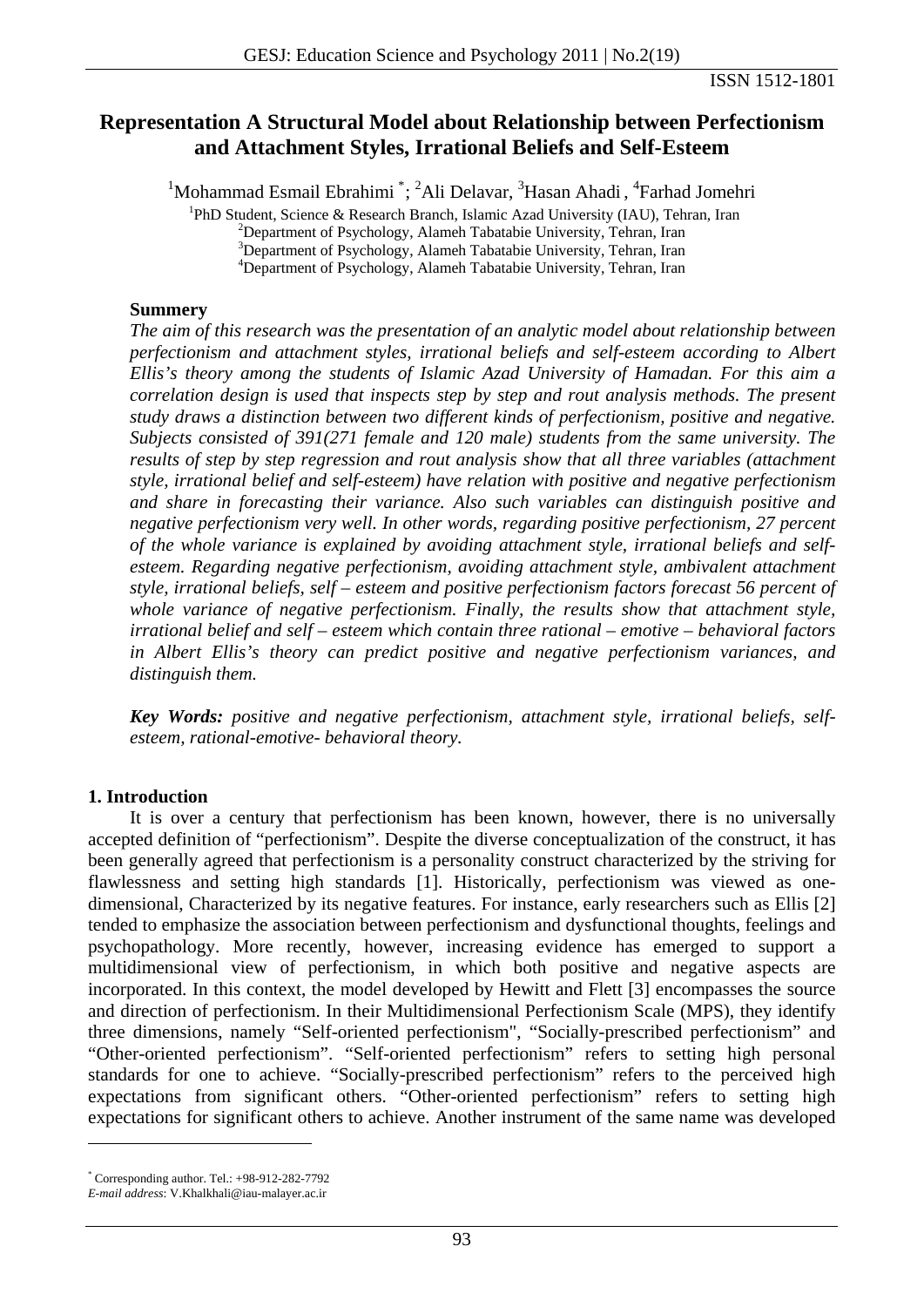by Frost, Martin, Lahart and Rosenblatt [4]. The Frost Multidimensional Perfectionism Scale (FMPS) Measures six dimensions, namely, "Concern over mistakes", "Doubts about actions", "Parental expectations", "Parental criticism", "Personal standards" and "Organisation". Greater primary definitions suppose perfectionism as a state of inefficient. These primary definitions suppose perfectionism as a negative character which has relation ship with inefficiency and pathology. Hamacheck [5] was the first who adopts different methods and makes a distinction in various kinds of perfectionism. He inspects perfectionism in two dimensions: normal and abnormal.

Hamacheck knows perfectionism as persons who become happy when they achieve their goals. But abnormal perfectionism is not satisfied with their Proceed. In addition abnormal perfectionism usually can not find their personal standards proceeds and this reduces their selfesteem [6]. Stoeber and Otto [7] believe that after thirty years since Hamacheck's division, a lot of evidence exists that proves there are two kinds of basic perfectionism. They believe that perfectionism is not surely negative and it rather can be positive. Despite a lot of research in the field of perfectionism a lot of issues remaintoreply to perfectionism etiology. Another criticism entering fulfilling research about perfectionism is that more models are done with instruments. Shafran, Cooper and Fairburn [8] believe that researches had less emphasis on providing models about perfectionism and most of recent definitions have more relationship with instruments rather than models. For this reason, it is preferred to interfere rational – emotive-behavioral factors for each character that exists in a person. Furthermore, another goal is to represent analytic model for the negative and positive perfectionism.

Albert Ellis [9] described perfectionism as one out of twelve essential irrational beliefs that lead to psychological distress. He describes perfectionism in this way: ((acceptance the belief that an individual must be completely worthy, fit, intelligent and in all affairs maybe forerunner instead of the belief that a person accepts himself as an imperfect creature, i.e., a creature confronts with humans public limitations, and is capable of being a sinner)). He says that exact meaning of perfectionism is having this belief that exists as a correct, complete and exact solution for humans' difficulties, and if this solution is not fulfilled completely, it will be a disaster. Eileen Drilling [10] believes that Ellis's theory can be successful in explanation and theory of perfectionism. In her opinion, this theory can recognize perfectionism behaviors, thought and emotions that are with it .Early studies have shown that perfectionism has a relationship with them [For instance, 11, 12].

In the study, it is tried to understand if these three variables (Attachment styles, irrational beliefs and self-esteem) can predict perfectionism variance and also if they can discriminate positive and negative perfectionism or not.

#### **2. Method**

#### *2.1. Participants and Procedure*

Responses were obtained from 391 students (271 female and 120 male) aged between 18 and 45 years (male:  $M = 22.25$ ,  $SD = 2.49$ ; female:  $M = 21.14$ ,  $SD = 2.40$ ) from Islamic Azad University of Hamadan. Participants have been chosen from basic science, technical engineering and human sciences departments. In the next stage from 13 fields, some students have been randomly to complete questionnaires. One researcher conducted the data collection in quiet classroom conditions, following a standard protocol/standard set of instructions. Prior to data collection, the students were briefed on the purpose of the questionnaire. In addition, it was emphasized to the students that there were not any right or wrong responses and that they should answer honestly. The participants were also be given the option to withdraw from the study at any point in time without negative repercussions. The questionnaires were completed anonymously to protect the confidentiality of the students.

# *2.2. Measures*

*Positive and Negative Perfectionism*. The PANPS is a 40-item self-report inventory designed By Terry-Short et al. [13] to assess the levels of Positive and Negative Perfectionism—two Constructs that distinguish between \_normal\_ and \_neurotic\_ perfectionism. Participants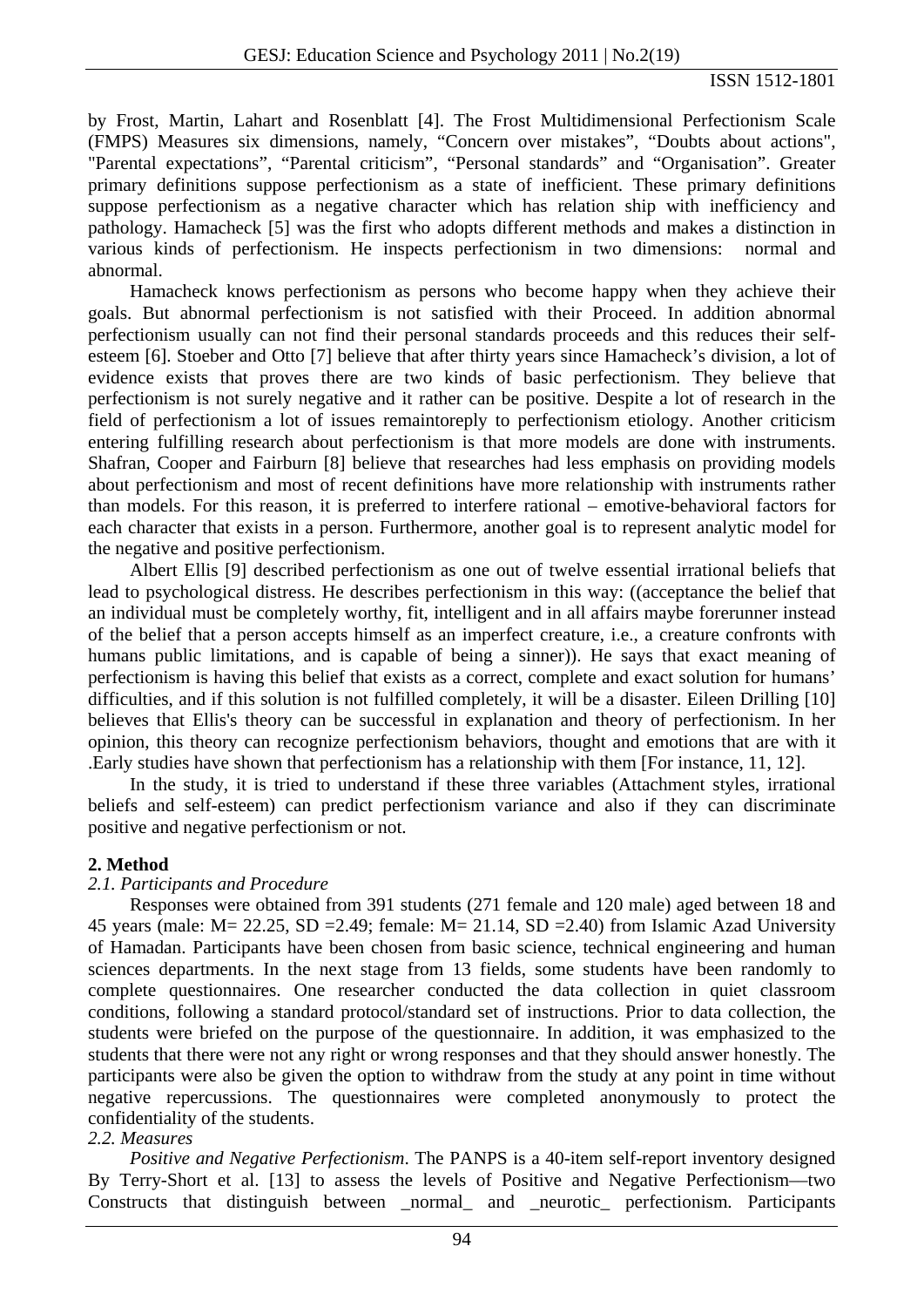Responded to a 5-point Likert type scale with anchors of strongly disagree (1), disagree (2), don*'*t Know (3), agree (4), and strongly agree (5), with the instructions for completion identical to those in the Terry-Short et al. [13] study. Scores for Positive Perfectionism (PP) and Negative Perfectionism (NP), each with 20 questions, can range from 20 to 100, with higher values indicating greater Positive and Negative Perfectionism, respectively.

*Adults' attachment scale (AAQ)*. This scale was made by Hazen and Shaver [14]. This scale has 21 questions in Likert 5-degree measures.

*Jones Irrational beliefs test (IBT)*. This was made by Jones [14]. This test is formed by 10 subscales and the related measure.

*Cooper smith's self- esteem scale*. This scale has 4 subscales that contain social, family, personal and educational areas in 58 questionnaires. It also has an overall score.

#### **3. Results**

In table 1 and 2 step by step regression results are shown about the relation between Independent variables (attachment styles, irrational beliefs, and self-esteem) and dependent variables (positive and negative perfectionism).

**Table 1.** . Stepwise regression for positive perfectionism. In first step irrational beliefs was interned in model. In second step ambivalent attachment style and finally secure attachment style was interned

|                           | P     |         | df | $\mathbf{R}^2$ | R    |          |
|---------------------------|-------|---------|----|----------------|------|----------|
| <b>Irrational Beliefs</b> | 0.000 | $-5.63$ |    | 0.07           | 0.27 | $-0.287$ |
| <b>Irrational Beliefs</b> | 0.000 | $-6.51$ |    | 0.15           | 0.39 | $-0.309$ |
| Ambivalent attachment     |       | 5.96    |    |                |      | 0.283    |
| <b>Irrational Beliefs</b> |       | $-6.63$ |    |                |      | $-0.313$ |
| Ambivalent attachment     | 0.000 | 5.82    |    | 0.16           | 0.41 | $-0.277$ |
| Secure attachment         |       | 2. O4   |    |                |      | 0.113    |

Table 2. Stepwise regression for negative perfectionism. In first step ambivalent attachment was interned in model. in second step avoidant attachment style and finally irrational beliefs was interned

|                                                                           | P     |                          | df                          | $\mathbf{R}^2$ | R    |                            |
|---------------------------------------------------------------------------|-------|--------------------------|-----------------------------|----------------|------|----------------------------|
| Ambivalent attachment                                                     | 0.000 | 11.65                    |                             | 0.26           | 0.51 | 0.514                      |
| Ambivalent attachment<br>Avoidant attachment                              | 0.000 | 9.15<br>6.84             | $\mathcal{D}_{\mathcal{L}}$ | 0.34           | 0.58 | 0.407<br>0.304             |
| Ambivalent attachment<br>Avoidant attachment<br><b>Irrational Beliefs</b> | 0.000 | 10.45<br>7.36<br>$-7.29$ | 3                           | 0.42           | 0.65 | 0.438<br>0.307<br>$-0.286$ |

In the first step, the irrational beliefs variable was entered in to the model that explains 7 percent of the positive perfectionism variance. So this variable has significant relationship with positive perfectionism. In second step,ambivalent attachment variable was entered into the model .This variable together with the last variables can explain 15 percent of the positive perfectionism variance.So this factor also has significant relationship with positive perfectionism. In the third step, secure attachment was entered into the model.These variables and other dependent variables can predict 16 percent of positive perfectionism variance. Consequently, the last variable can only support 1 percent of the positive perfectionism variance. According to the results of table 2 in the first step of regression, ambivalent attachment style was entered which predicts 26 percent of negative perfectionism variance. So this variable has significant relationship with the negative perfectionism. In the second step, avoiding attachment style was entered into the model that predicts 34 percent of perfectionism variance with the previous variable. This factor has significant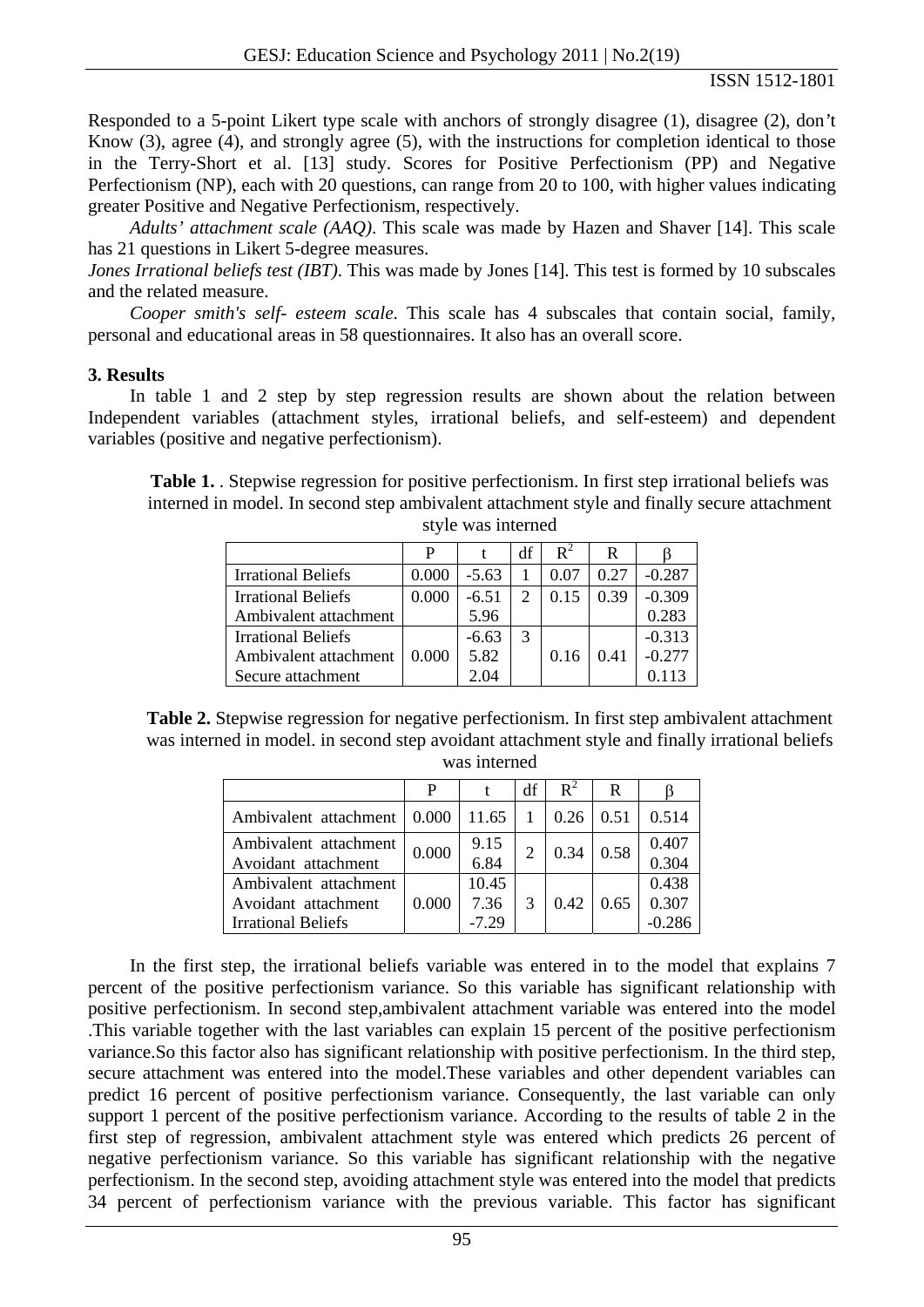### ISSN 1512-1801

relationship with negative perfectionism too. In the third step, an irrational belief was entered into the model that predicts 42 percent of the positive perfectionism variance with two previous variables. So this factor has significant relation with negative perfectionism. Rout analysis result:



**Fig. 1.** Hypothesized model for the relationship between perfectionism and attachment styles, irrational beliefs and self-esteem.

In Figure 1 results are shown. A structural equation produced by rout analysis is as follows: Positive: 0.46 ambivalent – 0.14 ibs+0.42 self-esteem

Error var = 0.73  $R^2 = 0.27$ Negative =  $0.43$  positive +  $0.03$  avoidance +  $0.28$  ambivalence  $-0.19$  ibs  $-0.09$  self-esteem Error var =  $0.44$   $R^2$  =  $0.56$ RMSEA=0.000, RMR=0.005, GFI=1.00, AGFI= 1.00

# **4. Discussion**

The results of step by step regression and the route analysis show that secure attachment style do not have significant relationship with positive perfectionism. This result is consistent with Mirzadeh and Rice [15], but the same with Neumunster's findings [16]. Probably, the individuals secure attachment style will organize perfectionism tendency with lesser probability than other attachment style because they have positive view about themselves and others. In reality this can explain the fact that the individuals with secure attachment style do not feel any obligation to try more than their limits to achieve a special goal.So they do not feel any need to restrain to superiority of upper level standards.

 The second hypothesis of the research is prediction of relationship between positive perfectionism and self-esteem which was confirmed. This result is the same as the results of Rice, Deborah and Mirzadeh [17]; Ashby and Rice [18]; Grzegorck, slany, Franz and Rice [19]. It can be said, in explaining this finding, that self – esteem is an index that a person understands his/her importance.

 The third hypothesis of this study predicts the relation between negative perfectionism and avoiding attachment style which was confirmed too, like Bartholomew and Horrowithz's finding [20]. In explaining this finding, it can be said that children who have responsible observant, can clued that they are valuable and lovely. On the other hand, there are children who have ignored interests by parents and other observant can conclude that they are worthless and from negative patterns of themselves. Such people will develop avoiding attachment style. In addition to know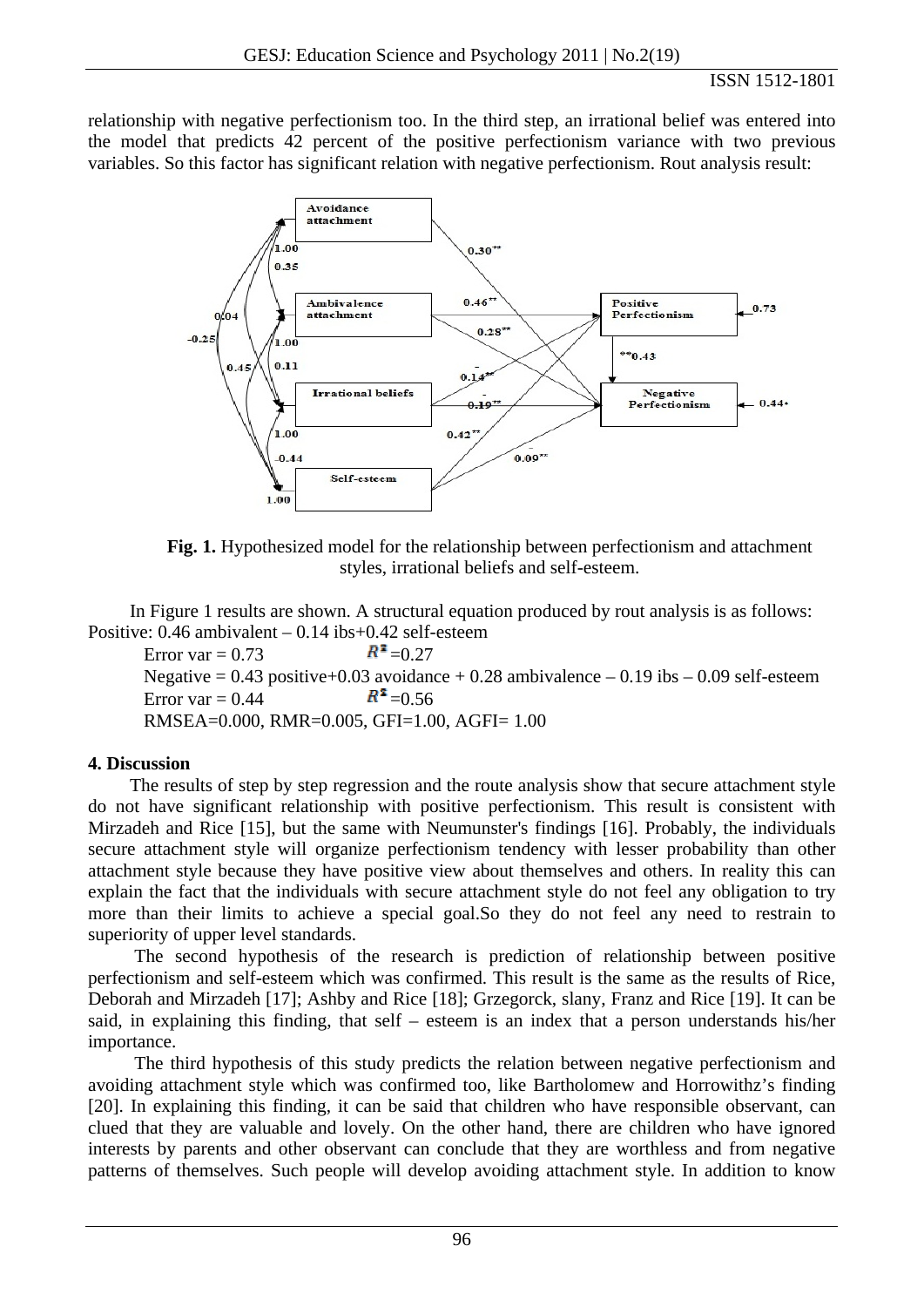themselves worthless, they do not know other people reliability and they try to be acceptable by achieving other people's high level aims and standards [16].

The fourth hypothesis of the study forecast the significant positive relation between negative perfectionism and ambivalent attachment style which has been proved too. In truth, maladjustment perfectionism is created when parents do not serve child's needs. So such children try to be perfect and achieve parent's love and acceptance. This behavior style can lead to depression and perfectionism [18].

### **5. Conclusion**

Eileen Drilling [10] believes that Ellis's theory can be successful in explanation and theory of perfectionism. Early studies have shown that perfectionism has relation with thoughts, emotion and behaviors [For instance, 11, 12]. The results show that Ellis's theory (REBT) can explain and distinguish negative and positive perfectionism.

### **Acknowledgment**

The first author would like to thank Dr Vali khalkhali, Dr Farhadi, Hussein Darabi, Mohsen Ahmadi and Narjes Shahmohammadi for their encouragement and support throughout the project.